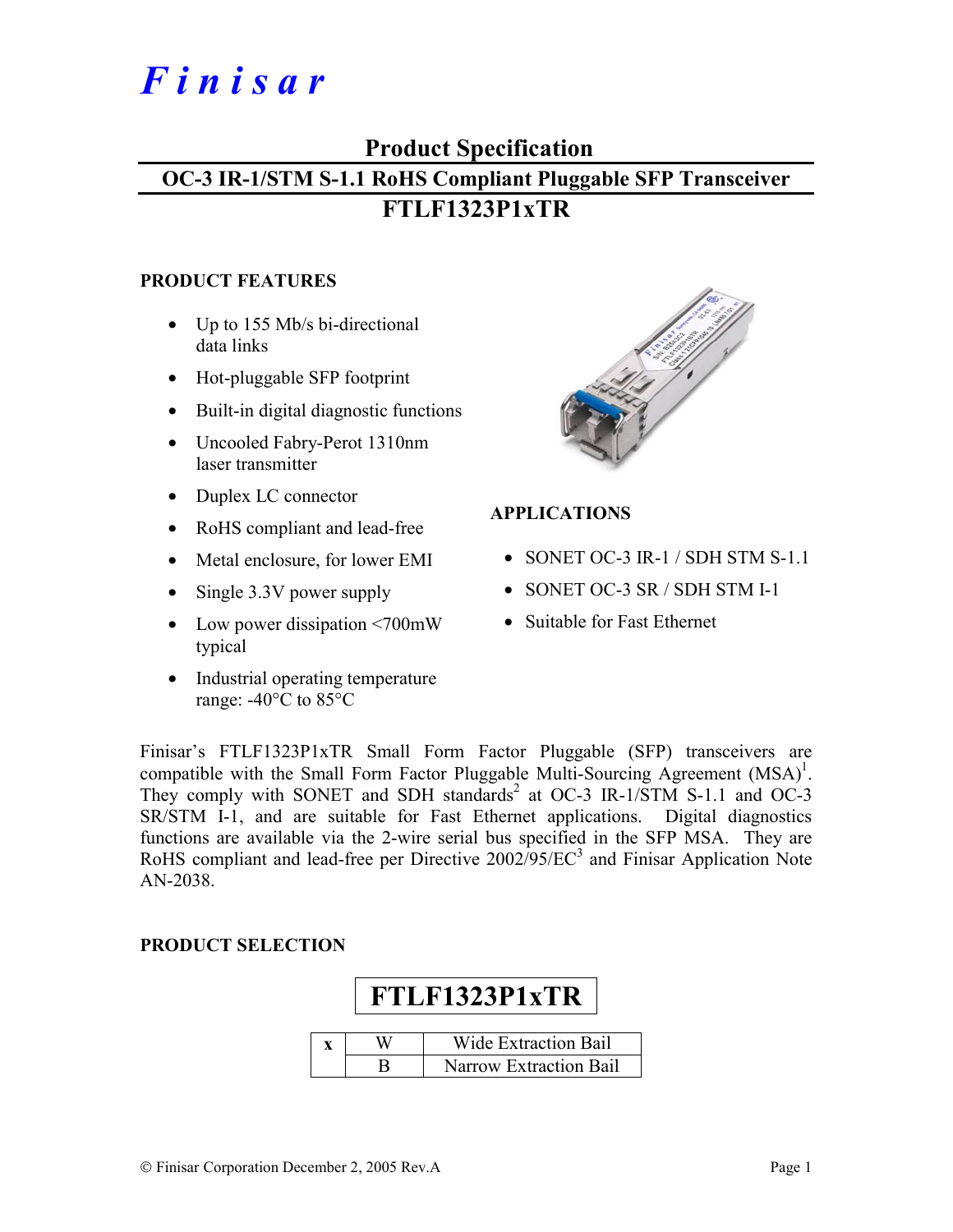| Pin            | <b>Symbol</b>         | <b>Name/Description</b>                                        |   |  |  |
|----------------|-----------------------|----------------------------------------------------------------|---|--|--|
|                | $\rm V_{EET}$         | Transmitter Ground (Common with Receiver Ground)               |   |  |  |
| 2              | $T_{FALLT}$           | Transmitter Fault. Not supported.                              |   |  |  |
| $\mathcal{E}$  | $T_{\rm DIS}$         | Transmitter Disable. Laser output disabled on high or open.    | 2 |  |  |
| $\overline{4}$ | $MOD$ $DEF(2)$        | Module Definition 2. Data line for Serial ID.                  | 3 |  |  |
| 5              | $MOD$ DEF $(1)$       | Module Definition 1. Clock line for Serial ID.                 | 3 |  |  |
| 6              | $MOD$ $DEF(0)$        | Module Definition 0. Grounded within the module.               | 3 |  |  |
| 7              | Rate Select           | No connection required                                         | 4 |  |  |
| 8              | <b>LOS</b>            | Loss of Signal indication. Logic 0 indicates normal operation. | 5 |  |  |
| $\mathbf Q$    | $\rm V_{EER}$         | Receiver Ground (Common with Transmitter Ground)               |   |  |  |
| 10             | $\rm V_{EER}$         | Receiver Ground (Common with Transmitter Ground)               |   |  |  |
| 11             | $\rm V_{EER}$         | Receiver Ground (Common with Transmitter Ground)               |   |  |  |
| 12             | RD-                   | Receiver Inverted DATA out. AC Coupled.                        |   |  |  |
| 13             | $RD+$                 | Receiver Non-inverted DATA out. AC Coupled.                    |   |  |  |
| 14             | $\rm V_{EER}$         | Receiver Ground (Common with Transmitter Ground)               |   |  |  |
| 15             | $V_{\underline{CCR}}$ | Receiver Power Supply                                          |   |  |  |
| 16             | $V_{CCT}$             | <b>Transmitter Power Supply</b>                                |   |  |  |
| 17             | $\rm V_{EET}$         | Transmitter Ground (Common with Receiver Ground)               |   |  |  |
| 18             | $TD+$                 | Transmitter Non-Inverted DATA in. AC Coupled.                  |   |  |  |
| 19             | TD-                   | Transmitter Inverted DATA in. AC Coupled.                      |   |  |  |
| 20             | $V_{EET}$             | Transmitter Ground (Common with Receiver Ground)               |   |  |  |

#### **I. Pin Descriptions**

Notes:

1. Circuit ground is internally isolated from chassis ground.

- 2. Laser output disabled on  $T_{DIS} > 2.0V$  or open, enabled on  $T_{DIS} < 0.8V$ .
- 3. Should be pulled up with 4.7k 10kohms on host board to a voltage between 2.0V and 3.5V. MOD  $DEF(0)$  pulls line low to indicate module is plugged in.
- 4. Finisar FTLF1323P1xTR transceivers operate between OC-3 and 125 Mbit/s without active control.
- 5. LOS is open collector output. Should be pulled up with 4.7k 10kohms on host board to a voltage between 2.0V and 3.5V. Logic 0 indicates normal operation; logic 1 indicates loss of signal.



**Pinout of Connector Block on Host Board**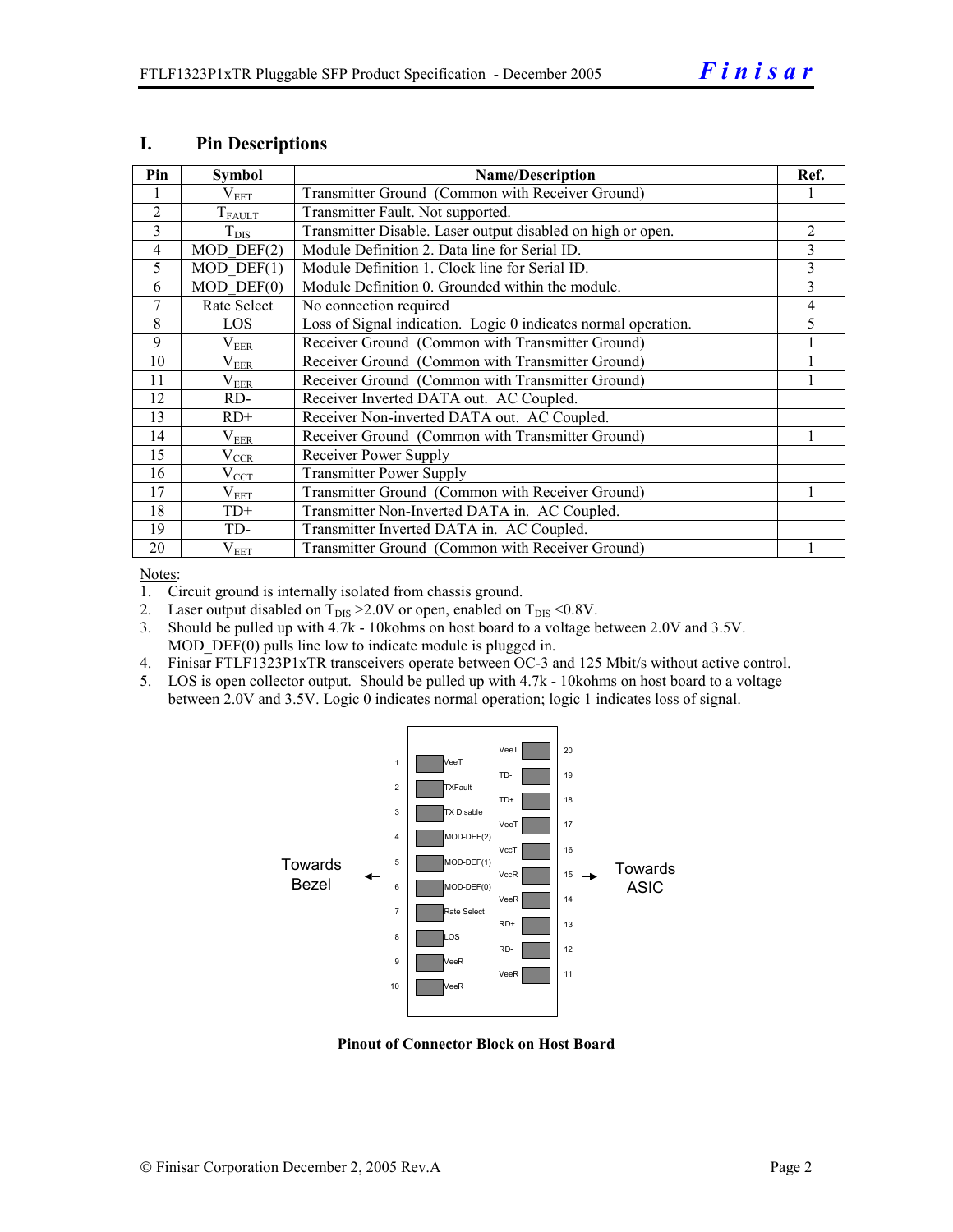### **II. Absolute Maximum Ratings**

| <b>Parameter</b>                  | <b>Symbol</b> | Min    | Tvp | Max | Unit          | Ref. |
|-----------------------------------|---------------|--------|-----|-----|---------------|------|
| Maximum Supply Voltage            | Vcc           | $-0.5$ |     |     |               |      |
| Storage Temperature               |               | $-40$  |     | 100 | $\circ$       |      |
| <b>Case Operating Temperature</b> | m<br>OP.      | $-40$  |     |     | $\sim$        |      |
| <b>Relative Humidity</b>          | RH            |        |     |     | $\frac{0}{0}$ |      |

#### **III.** Electrical Characteristics ( $T_{OP}$  = -40 to 85 °C,  $V_{CC}$  = 3.10 to 3.50 Volts)

| <b>Parameter</b>                    | <b>Symbol</b>          | Min         | <b>Typ</b> | Max          | Unit    | Ref.           |
|-------------------------------------|------------------------|-------------|------------|--------------|---------|----------------|
| <b>Supply Voltage</b>               | Vcc                    | 3.10        |            | 3.50         |         |                |
| <b>Supply Current</b>               | Icc                    |             | 165        | 300          | mA      |                |
| <b>Transmitter</b>                  |                        |             |            |              |         |                |
| Input differential impedance        | $R_{in}$               |             | 100        |              | Ω       | $\overline{2}$ |
| Single ended data input swing       | Vin, pp                | 250         |            | 1200         | mV      |                |
| Transmit Disable Voltage            | $\rm V_{D}$            | $Vec-1.3$   |            | Vcc          | V       |                |
| Transmit Enable Voltage             | $\rm V_{EN}$           | Vee         |            | $Vee+0.8$    | V       | 3              |
| <b>Transmit Disable Assert Time</b> |                        |             |            | 10           | $\mu$ s |                |
| Receiver                            |                        |             |            |              |         |                |
| Single ended data output swing      | Vout, pp               | 300         | 400        | 800          | mV      | $\overline{4}$ |
| Data rise/fall time                 | $\mathrm{t_{r}}$       |             | 250        | 500          | ps      | 5              |
| <b>LOS</b> Fault                    | $V_{\text{LOS}}$ fault | $Vec - 0.5$ |            | $Vec_{HOST}$ | V       | 6              |
| <b>LOS Normal</b>                   | $V_{LOS\,norm}$        | Vee         |            | $Vee+0.5$    | V       | 6              |
| Power Supply Rejection              | <b>PSR</b>             | 100         |            |              | mVpp    | 7              |

Notes:

- 1. Non condensing
- 2. AC coupled.
- 3. Or open circuit.
- 4. Into 100 ohm differential termination.
- 5.  $20 80 \%$
- 6. Loss Of Signal is LVTTL. Logic 0 indicates normal operation; logic 1 indicates no signal detected.
- 7. All transceiver specifications are compliant with a power supply sinusoidal modulation of 20 Hz to 1.5 MHz up to specified value applied through the power supply filtering network shown on page 23 of the Small Form-factor Pluggable (SFP) Transceiver MultiSource Agreement (MSA), September 14, 2000.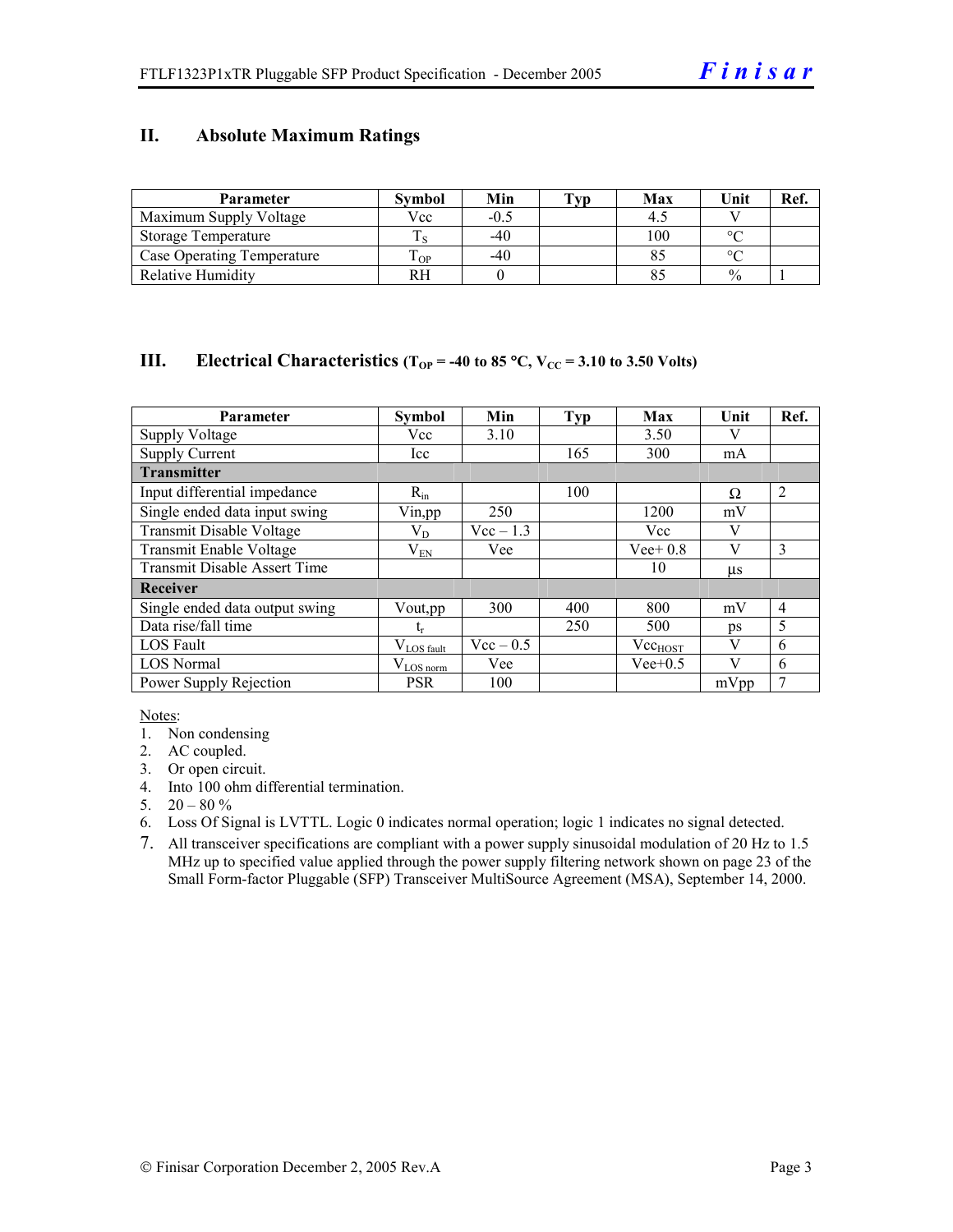| Parameter                             | <b>Symbol</b>     | Min   | <b>Typ</b> | Max    | Unit  | Ref.           |  |
|---------------------------------------|-------------------|-------|------------|--------|-------|----------------|--|
| <b>Transmitter</b>                    |                   |       |            |        |       |                |  |
| Output Opt. Pwr: 9/125 SMF            | $P_{OUT}$         | $-15$ |            | $-8$   | dBm   | 1              |  |
| Optical Wavelength                    | λ                 | 1261  |            | 1360   | nm    |                |  |
| Spectral Width                        | $\sigma$          |       |            | 7.7    | nm    |                |  |
| <b>Optical Extinction Ratio</b>       | ER                | 8.2   |            |        | dB    |                |  |
| Optical Rise/Fall Time                | $t_r / t_f$       |       |            | 500    | ps    | $\overline{2}$ |  |
| <b>Relative Intensity Noise</b>       | <b>RIN</b>        |       |            | $-120$ | dB/Hz |                |  |
| Generated Jitter (peak to peak)       | $J_{TX}p-p$       |       |            | 0.07   | UI    | 3              |  |
| Generated Jitter (rms)                | $J_{TX}$ rms      |       |            | 0.007  | UI    | 3              |  |
| Mask Margin                           |                   |       | 20%        |        |       |                |  |
| <b>Receiver</b>                       |                   |       |            |        |       |                |  |
| Average Rx Sensitivity @ OC-3         | $R_{SENS1}$       | $-28$ |            | $-8$   | dBm   | 4              |  |
| Average Rx Sensitivity $(a)$ 125 Mb/s | $R_{SEN2}$        | $-28$ |            | $-8$   | dBm   | 4              |  |
| Optical Center Wavelength             | $\lambda_{\rm C}$ | 1260  |            | 1600   | nm    |                |  |
| <b>LOS De-Assert</b>                  | LOS <sub>D</sub>  |       |            | $-28$  | dBm   |                |  |
| LOS Assert                            | LOS <sub>A</sub>  | -45   |            |        | dBm   |                |  |
| LOS Hysteresis                        |                   | 0.5   |            |        | dB    |                |  |

# **IV.** Optical Characteristics ( $T_{OP}$  = -40 to 85 °C,  $V_{CC}$  = 3.10 to 3.50 Volts)

Notes:

1. Class 1 Laser Safety per FDA/CDRH and EN (IEC) 60825 regulations.

2. Unfiltered, 20-80%

3. Jitter measurements taken using Agilent OMNIBERT 718 in accordance with GR-253.

4. With worst-case extinction ratio. Measured with a PRBS  $2^{23}$ -1 test pattern.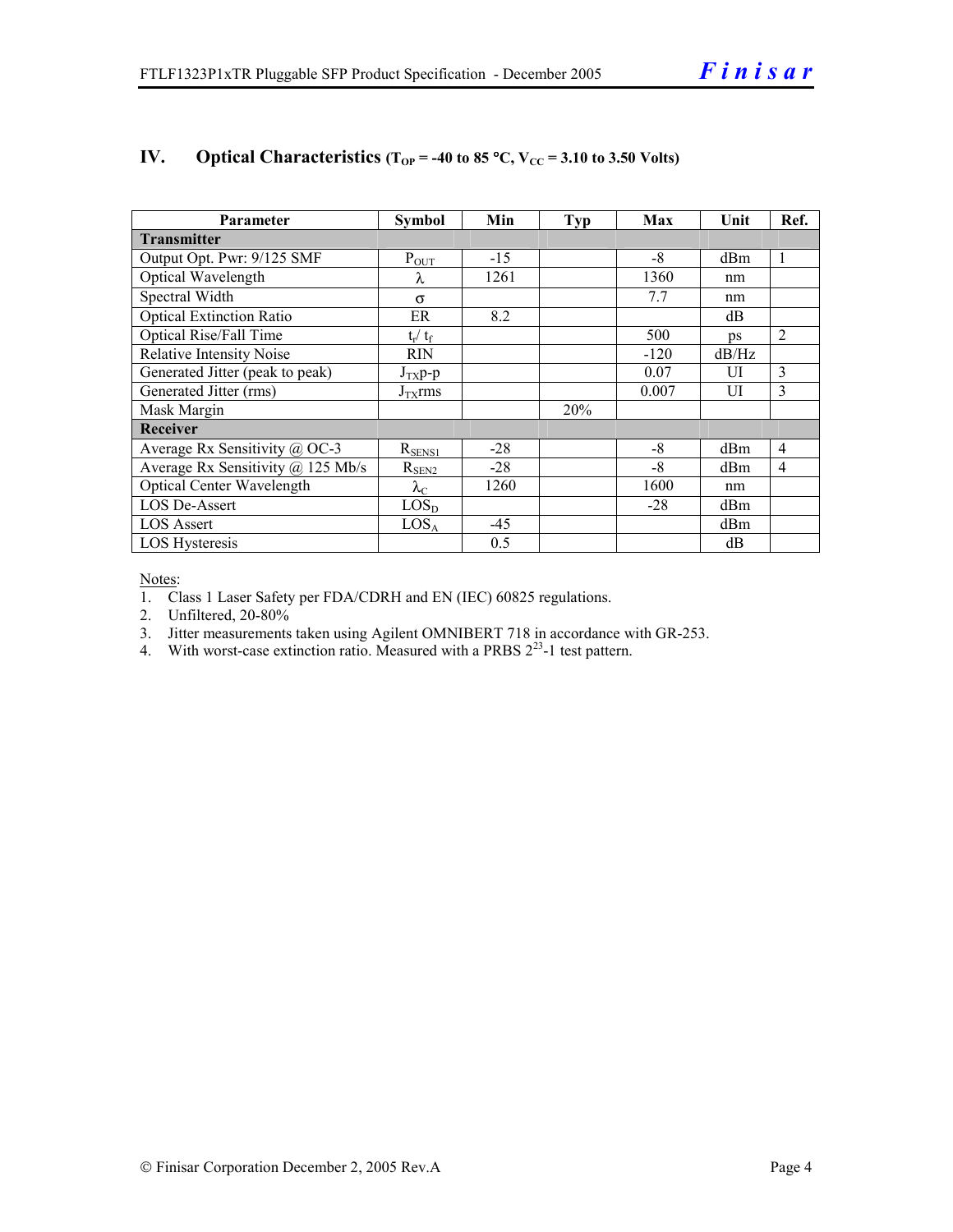# **V. General Specifications**

| Parameter                     | <b>Symbol</b> | Min | Typ | Max        | <b>Units</b> | Ref. |
|-------------------------------|---------------|-----|-----|------------|--------------|------|
| Data Rate                     | <b>BR</b>     | 125 |     | 155        | Mb/sec       |      |
| <b>Bit Error Rate</b>         | <b>BER</b>    |     |     | $10^{-12}$ |              |      |
| Max. Supported Link Length on | $L_{MAX5}$    |     |     |            | km           |      |
| $9/125 \mu m$ SMF @ OC-3      |               |     |     |            |              |      |

Notes:

- 1. Compliant with SONET and SDH at the following rates: OC-3 IR-1/STM S-1.1 and OC-3 SR/STM I-1.
- 2. Tested with a PRBS  $2^{23}$ -1 test pattern.
- 3. Attenuation of 0.55 dB/km is used for the link length calculations (per GR-253 CORE). Distances are indicative only. Please refer to the Optical Specifications in Table IV to calculate a more accurate link budget based on specific conditions in your application.

#### **VI. Environmental Specifications**

Finisar 1310nm SFP transceivers have an industrial operating temperature range from  $-40^{\circ}$ C to  $+85^{\circ}$ C case temperature.

| <b>Parameter</b>           | Svmbol | Min | $\mathbf{T}_{\mathbf{V}\mathbf{p}}$ | Max | <b>Units</b> | Ref. |
|----------------------------|--------|-----|-------------------------------------|-----|--------------|------|
| Case Operating Temperature | L OD   | -40 |                                     |     | $\sim$       |      |
| Storage Temperature        | sto    | -40 |                                     | 100 | $\sim$       |      |

#### **VII. Regulatory Compliance**

Finisar transceivers are Class 1 Laser Products and comply with US FDA regulations. These products are certified by TÜV and CSA to meet the Class 1 eye safety requirements of EN (IEC) 60825 and the electrical safety requirements of EN (IEC) 60950. Copies of certificates are available at Finisar Corporation upon request.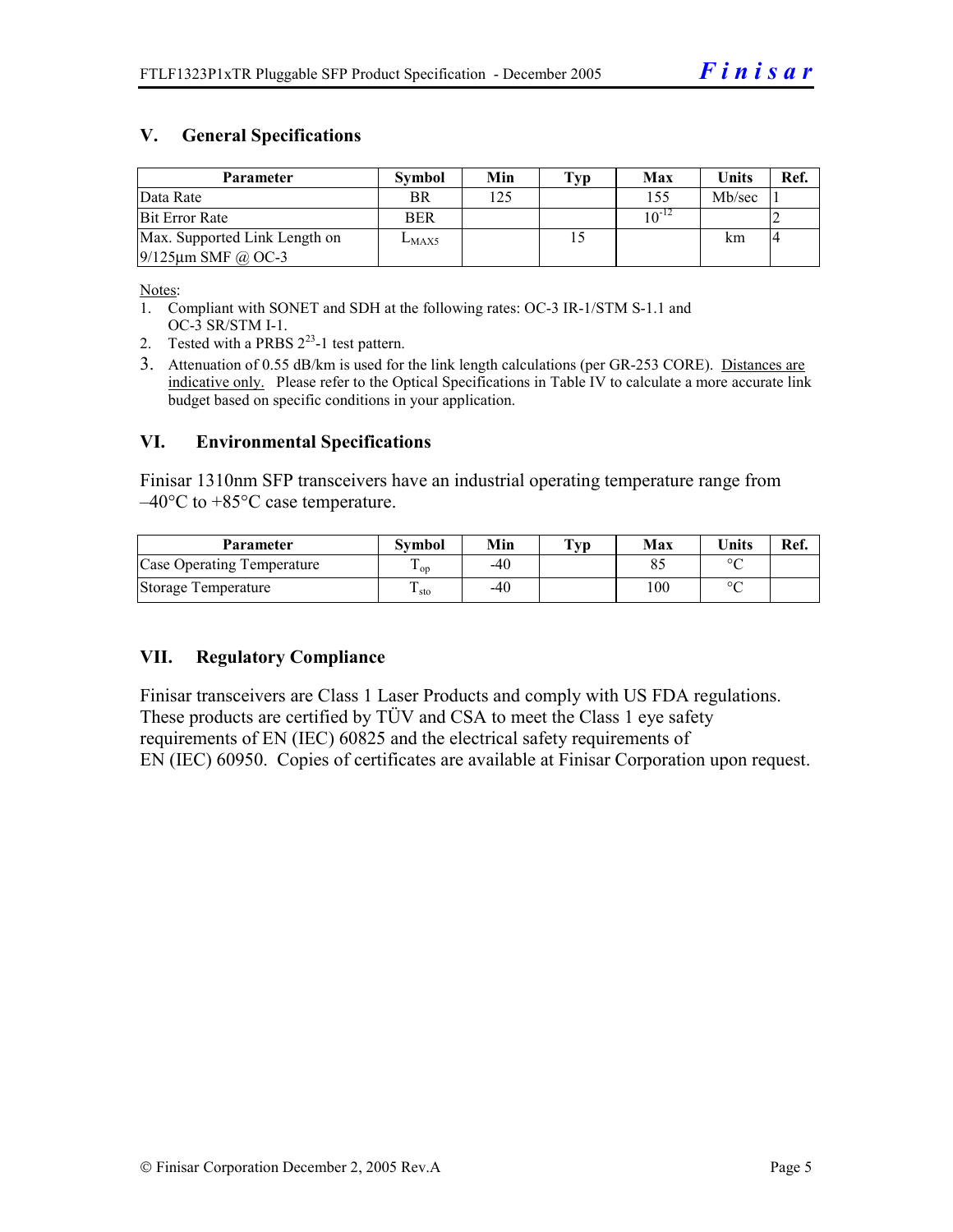# **VIII. Digital Diagnostic Functions**

Finisar FTLF1323P1xTR SFP transceivers support the 2-wire serial communication protocol as defined in the SFP MSA<sup>1</sup>. It is very closely related to the  $E^2$ PROM defined in the GBIC standard, with the same electrical specifications.

The standard SFP serial ID provides access to identification information that describes the transceiver's capabilities, standard interfaces, manufacturer, and other information.

Additionally, Finisar SFP transceivers provide a unique enhanced digital diagnostic monitoring interface, which allows real-time access to device operating parameters such as transceiver temperature, laser bias current, transmitted optical power, received optical power and transceiver supply voltage. It also defines a sophisticated system of alarm and warning flags, which alerts end-users when particular operating parameters are outside of a factory-set normal range.

The SFP MSA defines a 256-byte memory map in  $E^2$ PROM that is accessible over a 2-wire serial interface at the 8 bit address 1010000X (A0h). The digital diagnostic monitoring interface makes use of the 8 bit address 1010001X (A2h), so the originally defined serial ID memory map remains unchanged. The interface is identical to, and is thus fully backward compatible with both the GBIC Specification and the SFP Multi Source Agreement. The complete interface is described in Finisar Application Note AN-2030: "Digital Diagnostics Monitoring Interface for SFP Optical Transceivers".

The operating and diagnostics information is monitored and reported by a Digital Diagnostics Transceiver Controller (DDTC) inside the transceiver, which is accessed through a 2-wire serial interface. When the serial protocol is activated, the serial clock signal (SCL, Mod Def 1) is generated by the host. The positive edge clocks data into the  $SFP$  transceiver into those segments of the  $E^2$ PROM that are not write-protected. The negative edge clocks data from the SFP transceiver. The serial data signal (SDA, Mod Def 2) is bi-directional for serial data transfer. The host uses SDA in conjunction with SCL to mark the start and end of serial protocol activation. The memories are organized as a series of 8-bit data words that can be addressed individually or sequentially.

For more information, please see the SFP MSA documentation<sup>1</sup> or Finisar Application Note AN-2030.

Digital diagnostics for the FTLF1323P1xTR are externally calibrated by default.

Please note that evaluation board FDB-1018 is available with Finisar ModDEMO software that allows simple to use communication over the 2-wire serial interface.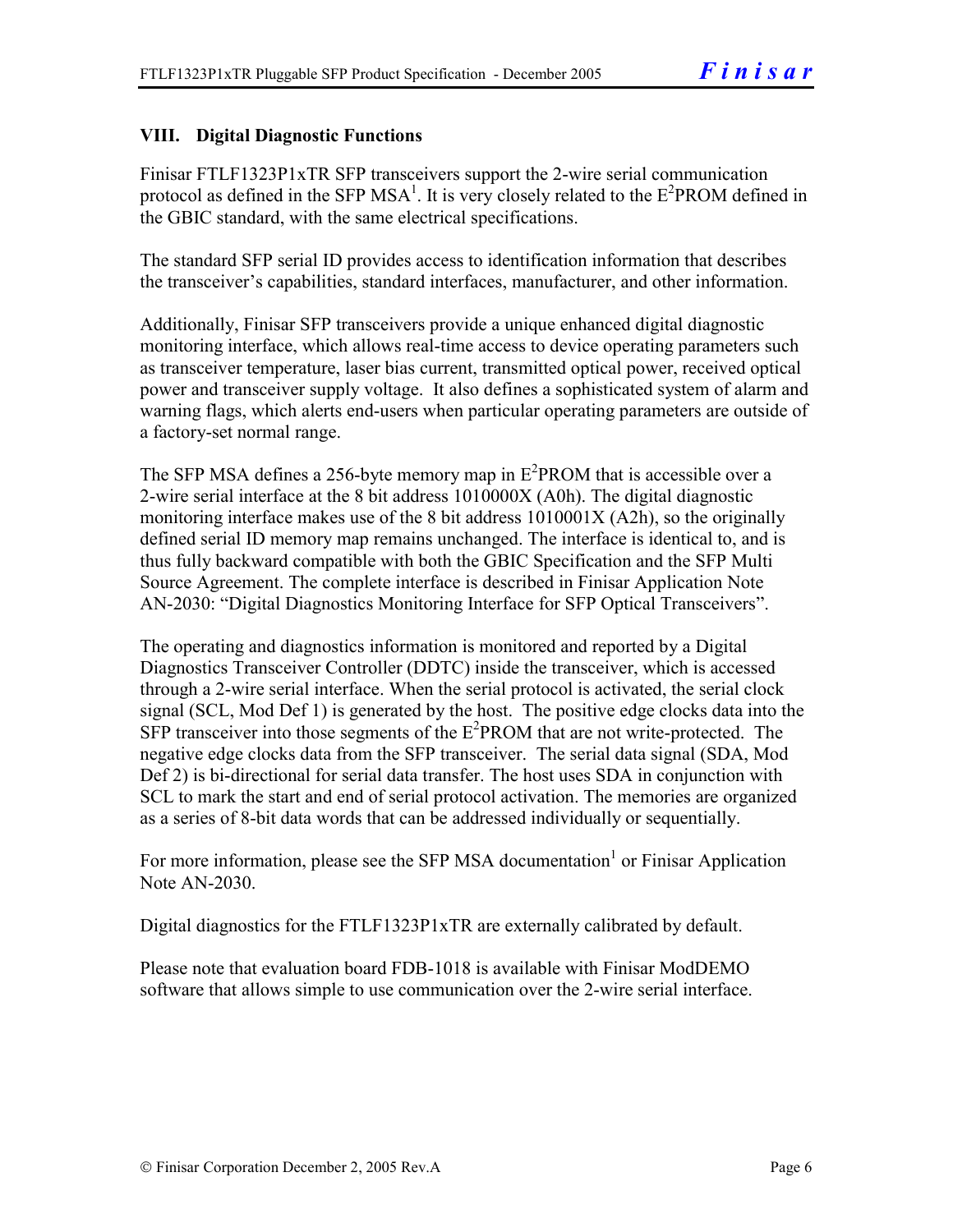# **IX. Mechanical Specifications**

Finisar's Small Form Factor Pluggable (SFP) transceivers are compatible with the dimensions defined by the SFP Multi-Sourcing Agreement (MSA)<sup>3</sup>.



# **FTLF1323P1BTR**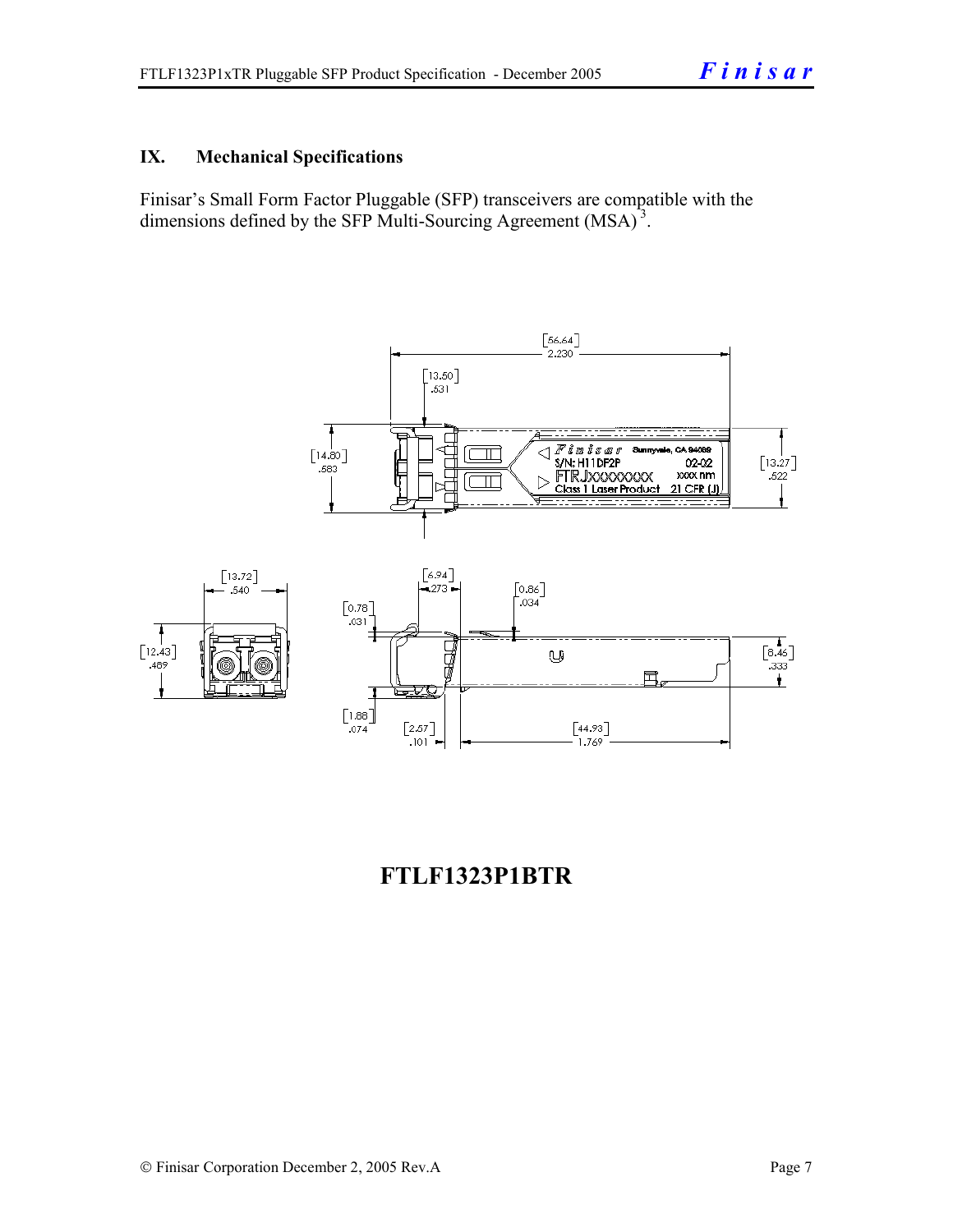



# **FTLF1323P1WTR**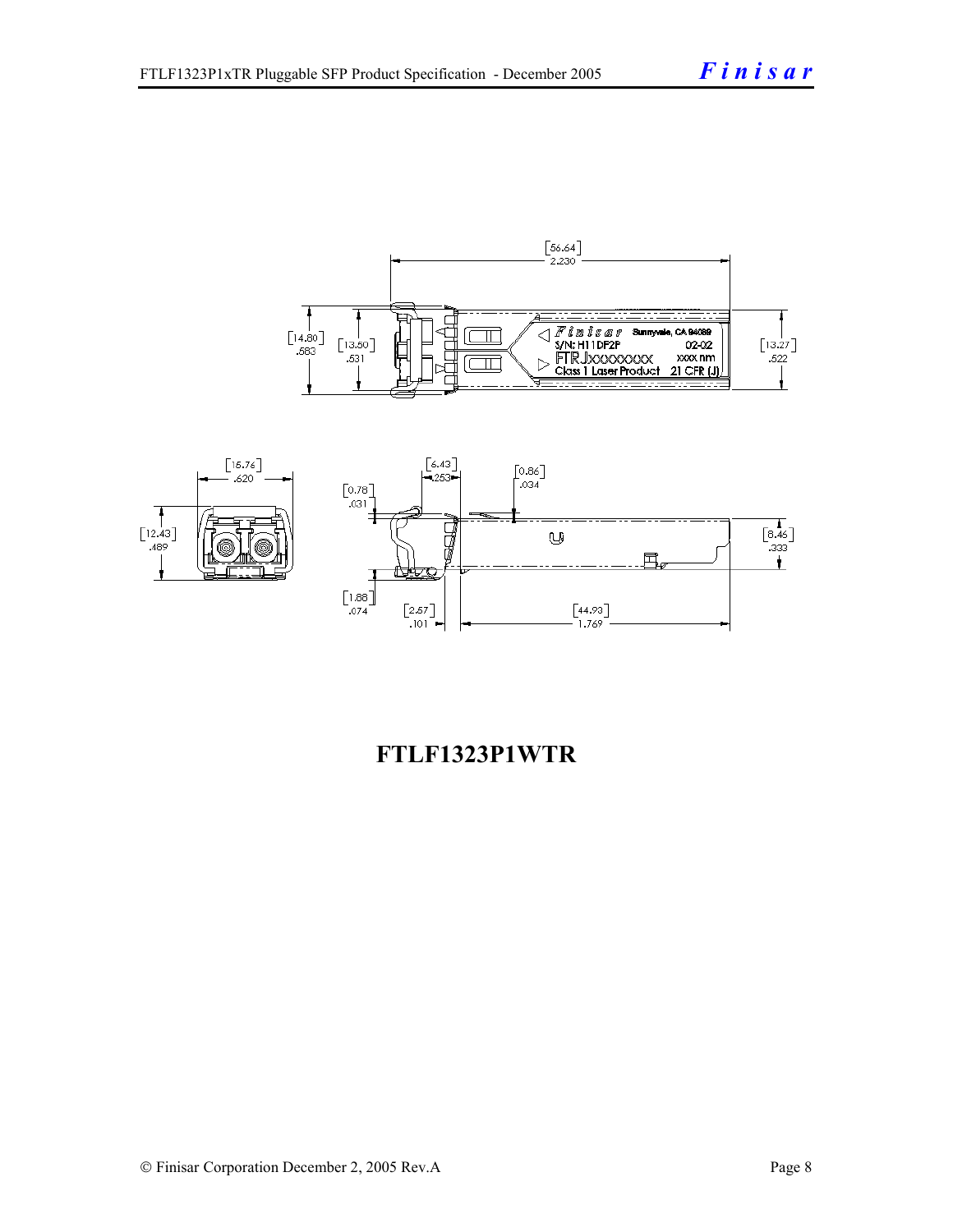# **X. PCB Layout and Bezel Recommendations**

 $\hat{\triangle}$ Through Holes are Unplated  $\Delta$ atum and Basic Dimension Established by Customer  $\triangle$ Rads and Vias are Chassis Ground, 11 Places

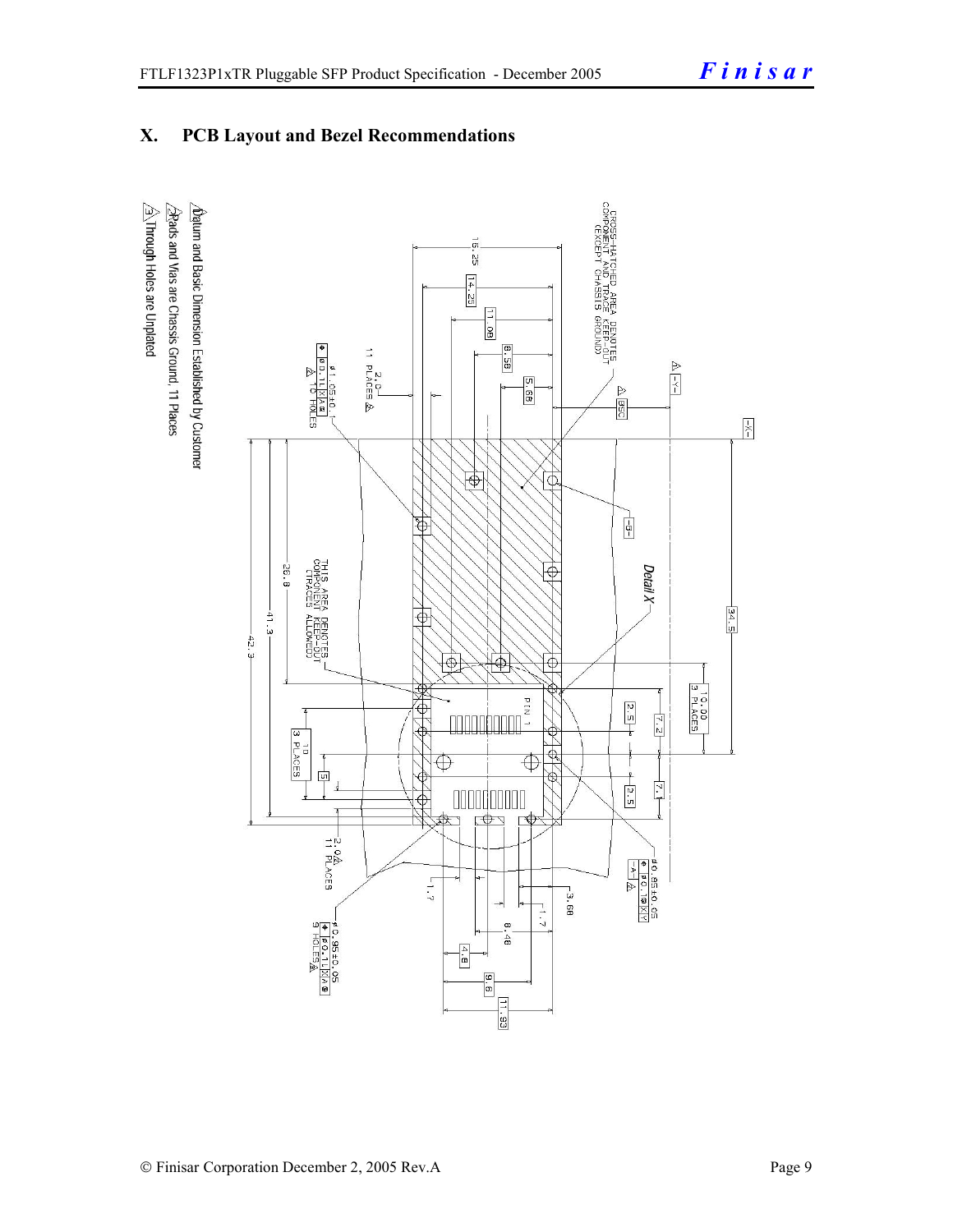

- $\triangle$  MINIMUM PITCH ILLUSTRATED, ENGLISH DIMENSIONS ARE FOR REFERENCE ONLY
- 2. NOT RECOMMENDED FOR PCI EXPANSION CARD APPLICATIONS